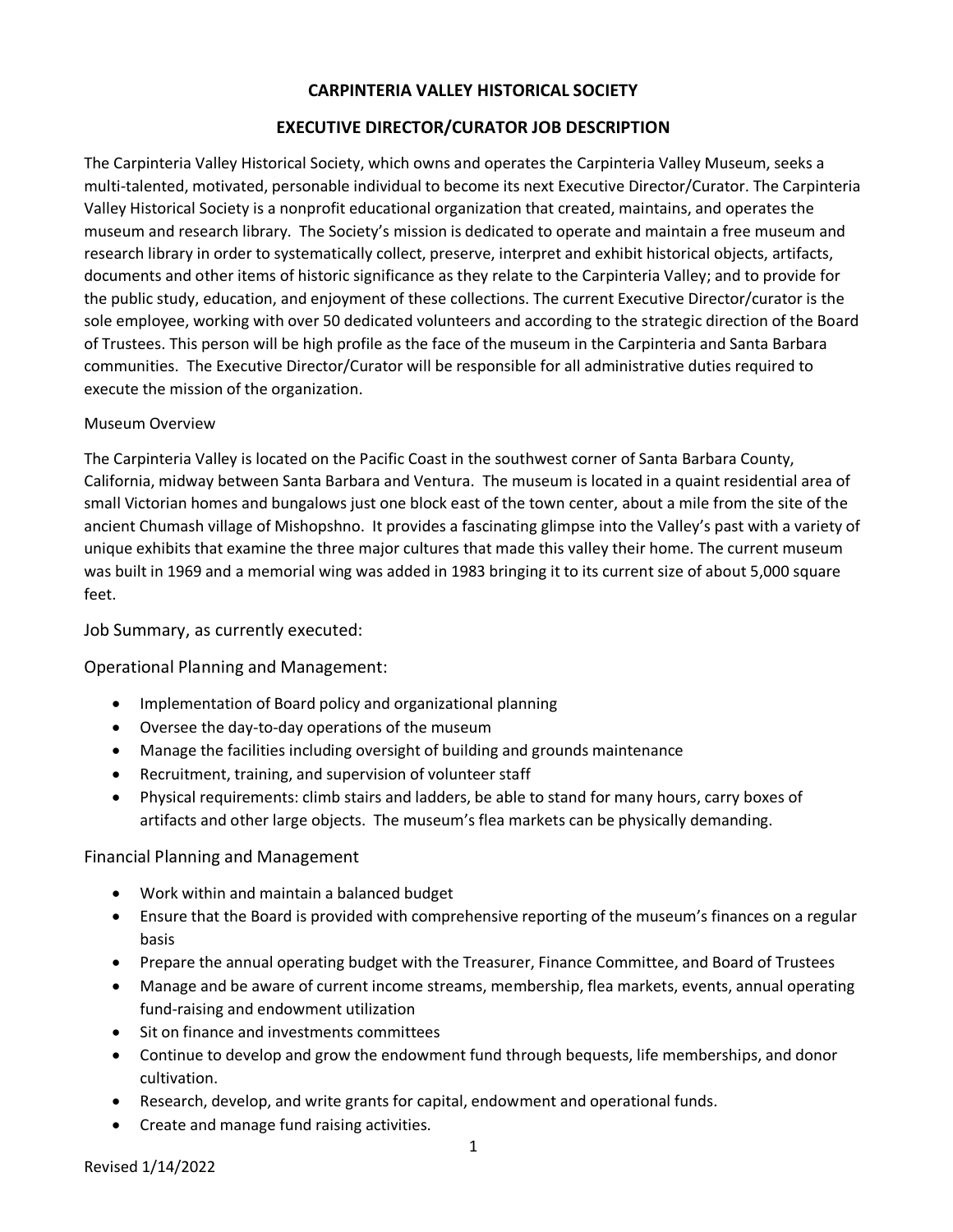# Museum Curator

- · Develop and maintain collection's holdings and implement professional practices in care and conservation.
- · Supervise volunteers in special collections including archives, photographs and oral histories.
- · Develop, research, and design museum exhibits.
- · Oversee educational programs and tours
- · Conduct and facilitate research as requested by members of the public.

#### Community Relations and Advocacy

- · Serve as a community liaison and spokesperson, publicize the museum and its activities.
- · Develop and conduct tours and special programs for school curriculum and other group's special interests
- · Publish, edit, and coordinate a bimonthly newsletter and weekly newspaper column on local history
- · Organize and host field trips to museums, special exhibits, and culturally significant sites for members and the community
- · Work with governmental bodies—municipal, state, and federal—to implement local policies and laws that affect the museum and to advocate for historical preservation

## EXPERIENCE AND QUALIFICATIONS:

- · Bachelor's degree required with a Master's Degree preferred. A degree in American or Western History, Cultural Anthropology would be a plus.
- · Prefer five years' experience in a museum, cultural institution or non-profit organization with managerial responsibilities.
- · Clear and comprehensive communication and writing skills.
- · Proven ability of team-building to work collaboratively and effectively with boards, volunteers, and other stakeholders.
- · Excellent planning, time management, and decision-making skills.
- · Success in developing, managing, and growing an annual operating budget. Basic accounting skills required and working knowledge of QuickBooks software a plus.
- · Willingness to work a variable schedule, including evenings and weekends when needed.
- · A sense of humor, flexibility, creativity, and the ability to manage multiple deadlines are essential.
- · Ability to roll up sleeves and be a bit of a jack-of-all trades in a casual, convivial work environment with a volunteer staff.
- · Strong computer skills and software proficiencies required.

# COMPENSATION AND TERMS OF SERVICE

- · Full time, exempt, salaried position
- · Compensations: Base salary range \$65,000 to \$75,000 commensurate with experience and qualifications
- · Benefits package includes salary, health insurance, and paid vacation.
- · Compensation and performance reviewed annually.